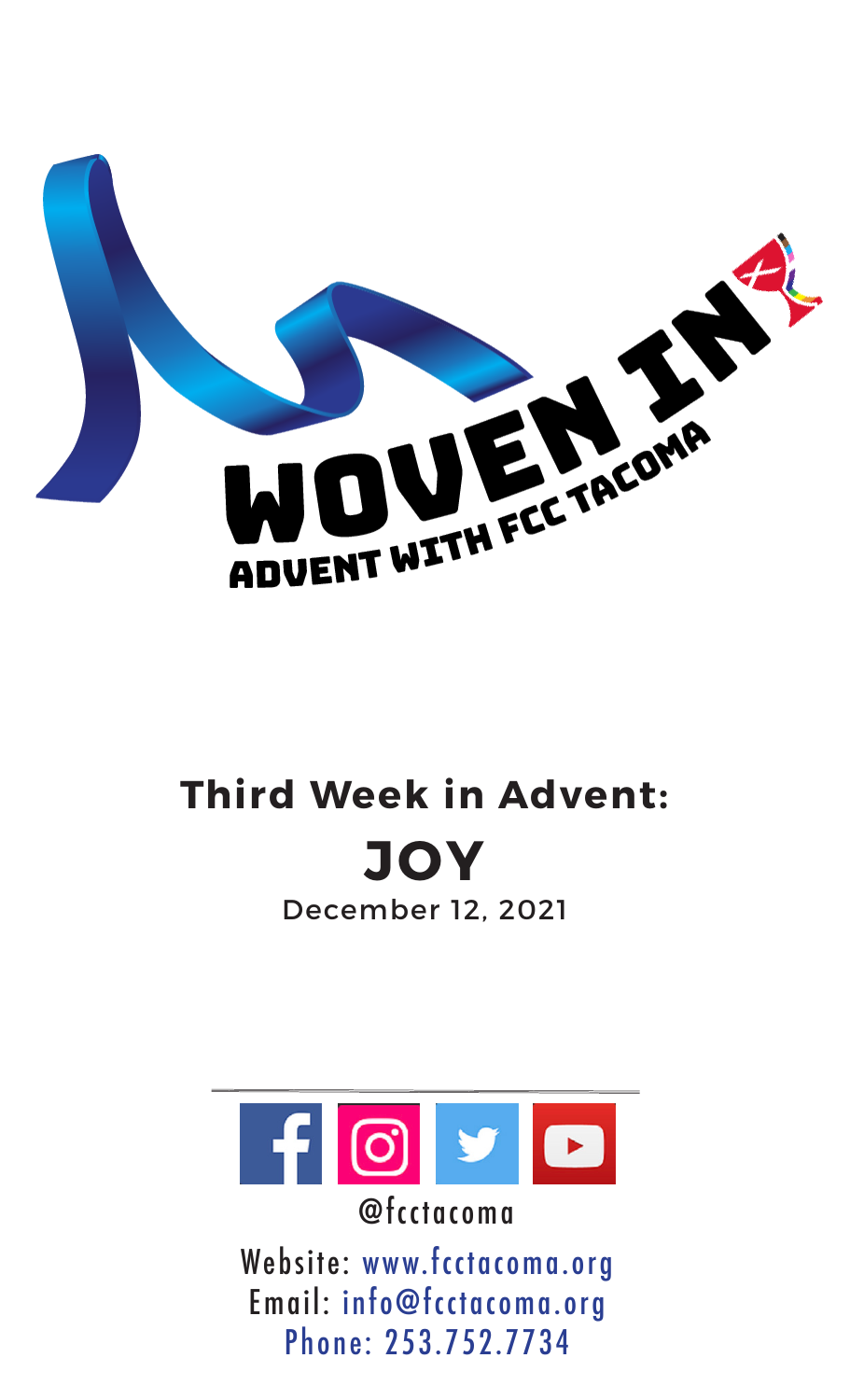### *\*All are invited to rise as they wish, in spirit or in body.*

| <b>Gathering Music</b>                                                                                                                                                                                                       |                              |
|------------------------------------------------------------------------------------------------------------------------------------------------------------------------------------------------------------------------------|------------------------------|
| Welcome                                                                                                                                                                                                                      | Rev. Doug Collins            |
| <b>Prelude</b><br>Mary Had a Baby                                                                                                                                                                                            | Insert                       |
| <b>Lighting of the Advent Wreath</b><br><b>The Candle of Peace</b>                                                                                                                                                           | Joyce Tober<br>& Carla Klink |
| <b>Sung Response</b><br>When God is a Child                                                                                                                                                                                  | CH 132                       |
| *Opening Hymn<br>Joy to the World                                                                                                                                                                                            | <b>CH 143</b>                |
| <b>A Time for Prayer</b><br>After a pastoral prayer is offered,<br>you're invited to come forward and light a candle<br>as we continue our time of prayer.<br>Weave CH 495                                                   |                              |
| You're invited to come forward and with material to<br>weave into the loom.                                                                                                                                                  |                              |
| <b>Unison Prayer of Response</b><br>"Eternal Spirit, Earth-maker, Pain-bearer"<br>insert located in pew racks.                                                                                                               |                              |
| <b>Scripture Reading</b><br><sup>14</sup> Sing aloud, O daughter Zion;<br>shout, O Israel!<br>Rejoice and exult with all your heart,<br>O daughter Jerusalem!<br><sup>15</sup> The Lord has taken away the judgments against | Zephaniah 3:14-20            |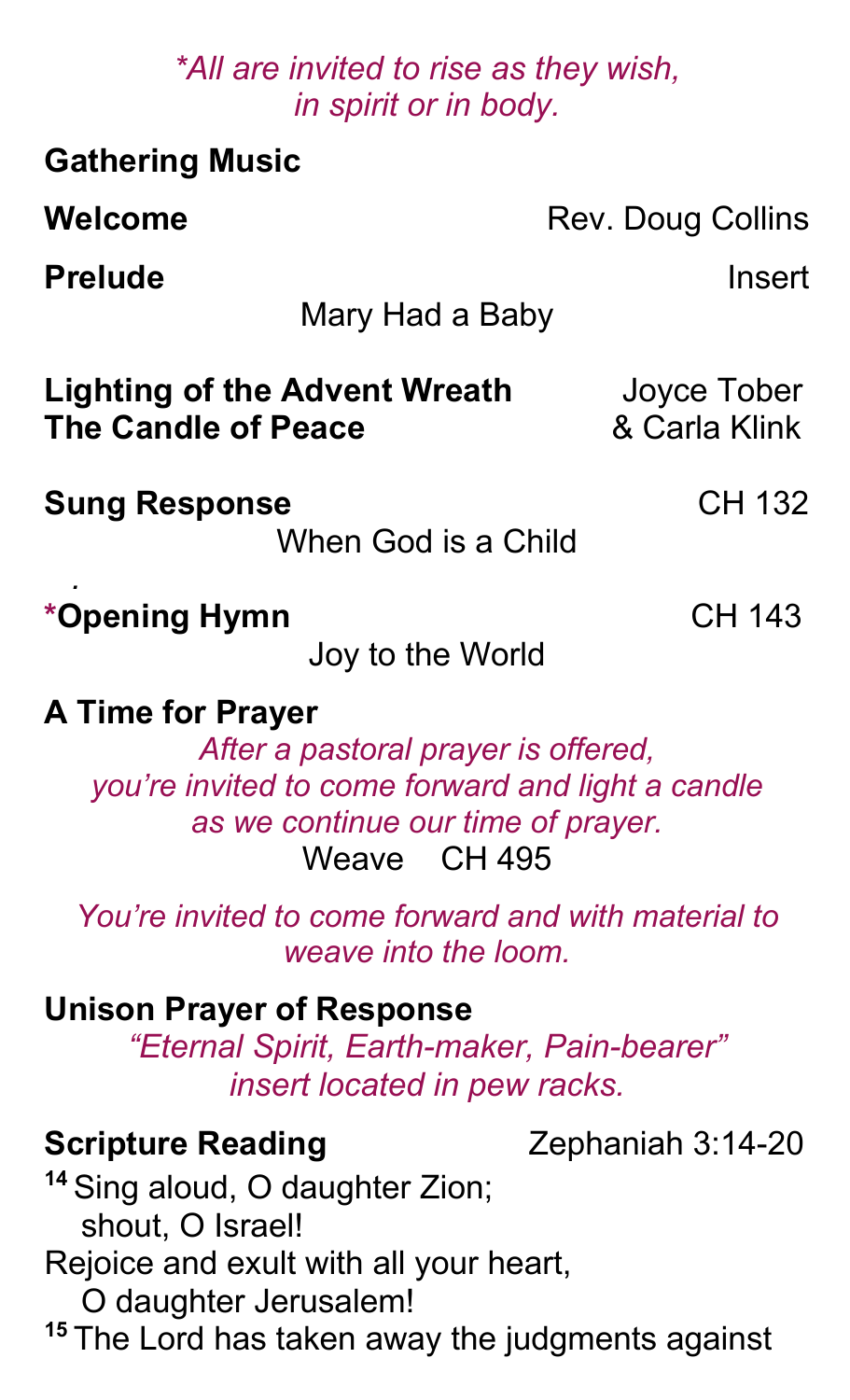you,

- he has turned away your enemies. The king of Israel, the Lord, is in your midst; you shall fear disaster no more. <sup>16</sup> On that day it shall be said to Jerusalem: Do not fear, O Zion; do not let your hands grow weak. **<sup>17</sup>** The Lord, your God, is in your midst, a warrior who gives victory; he will rejoice over you with gladness, he will renew you in his love; he will exult over you with loud singing **<sup>18</sup>** as on a day of festival. I will remove disaster from you, so that you will not bear reproach for it. **<sup>19</sup>** I will deal with all your oppressors at that time. And I will save the lame and gather the outcast, and I will change their shame into praise and renown in all the earth. **<sup>20</sup>** At that time I will bring you home, at the time when I gather you; for I will make you renowned and praised among all the peoples of the earth, when I restore your fortunes before your eyes, says the Lord.
- L: The Word of God for the people of God.

### **C: Thanks be to God.**

**Sermon** Rev. Doug Collins

**" Woven In: Rejoice!"**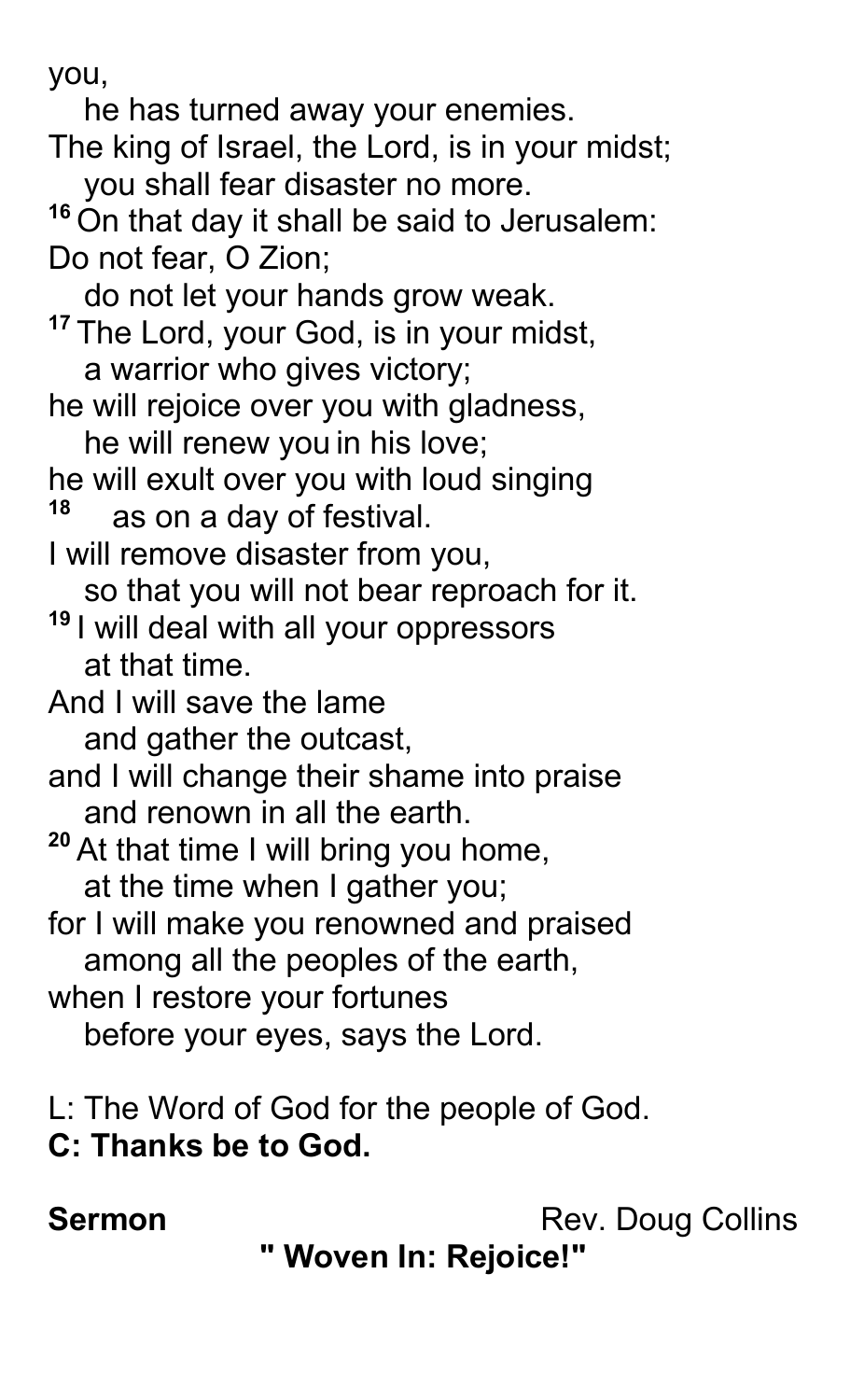# **Call to Offering**

*Financial offerings may be placed in either of the two collection plates located in the back of the sanctuary. You can give online anytime at fcctacoma.org/give.*

# **Prayer of Thanksgiving**

# **Communion Hymn** CH 420

I Come with Joy

# **Sharing God's Feast**

*All who wish are welcome and invited to partake of the elements.*

Musical Meditation

# **Invitation to Discipleship**

**\*Closing Hymn CH 167** 

Go Tell It on the Mountain

# **Benediction**

# **Dismissal & Postlude CONFING TRIOT** FCC Trio

*Worshippers are asked to refrain from congregating indoors. We look forward to catching up in the courtyard.*

 **Senior Pastor Minister of Music** Rev. Doug Collins (he/him) Benjamin Smith (he/him)

 **Comms. Asst.**  Cassandra Tripp (she/her)

 **Interim Sound Operator Video/Tech Operator** Nate Dybevik (he/him) Don Tripp (he/him)